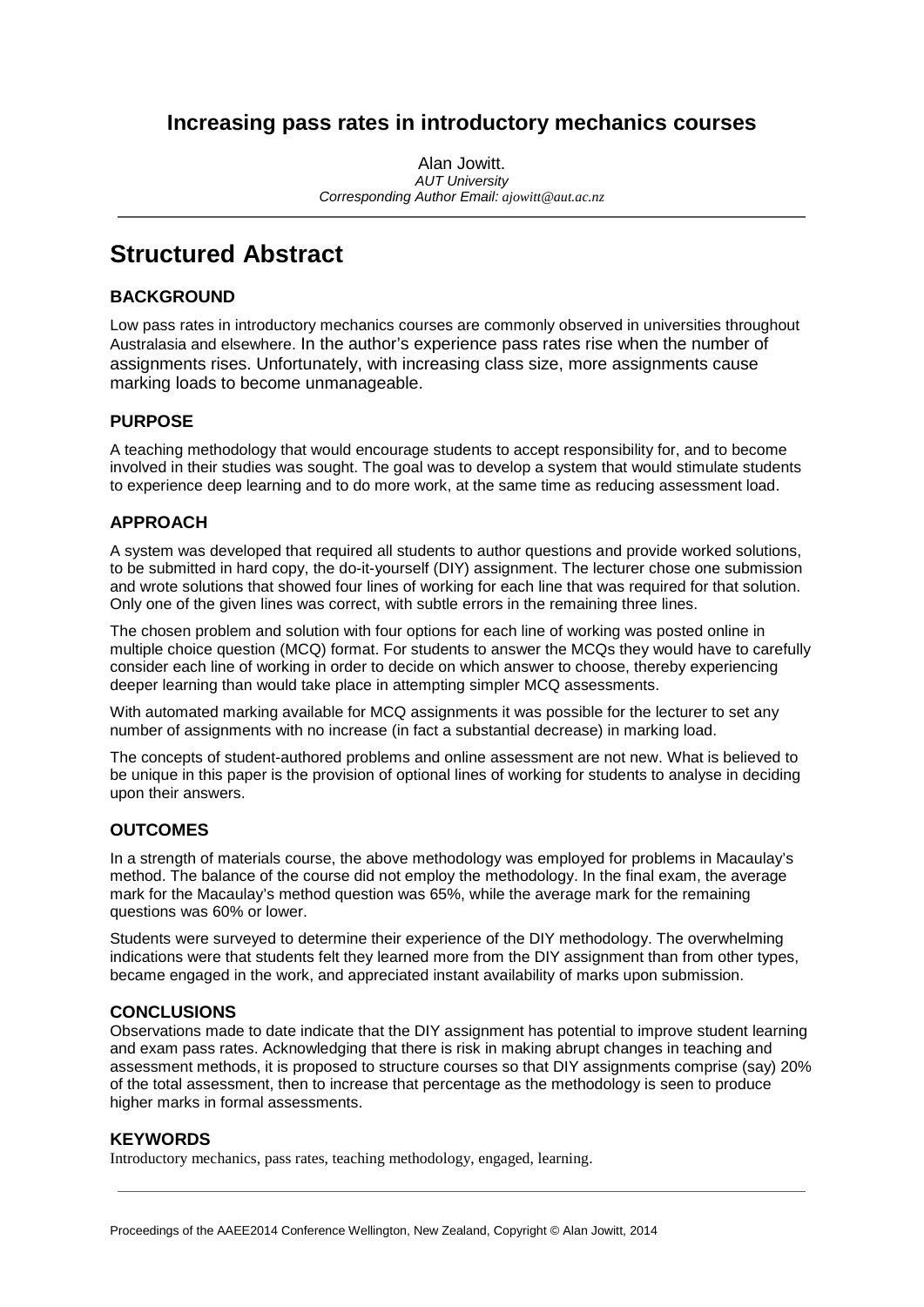# **Introduction**

## **Motivation**

The motivation for this article is to address means of increasing pass rates in introductory mechanics courses. High pass rates are not in themselves indicators of good teaching practise or student learning because of the variables in student cohort, course delivery and assessment methods. However if a rising trend can be obtained in pass rates while consistency in delivery and assessment is maintained then it may be suggested that teaching and learning are improving.

In New Zealand there is, distastefully, a commercial reason for achieving higher pass rates in university courses. The Tertiary Education Commission (TEC) develops policy for funding Tertiary Education Providers (TEPs). That funding has a Student Achievement Component (SAC) such that a course is fully funded in a given year only if the pass rate the previous year was 50% of enrolled students or higher [\(TEC, 2013\)](#page-7-0).

The TEC has indicated that the SAC threshold for continued, full funding to TEPs is to increase by a nominal 5% per annum. If a threshold of 50% becomes 55% the required increase in numbers of students who pass is in fact 10%. That is a significant demand, particularly where present pass rates are marginal.

It is the author's conviction that students cannot succeed in a mechanical engineering course if an understanding of introductory mechanics is not achieved. Hence it is suggested that a qualification in mechanical engineering cannot be completed unless a pass in introductory mechanics is gained. This suggestion is reinforced by a stipulation that mechanics courses are prerequisites for entry to subsequent courses.

The present author has observed that pass rates are higher when the number of assessments set during the course is increased. Increasing assessment has the undesirable and obvious consequence of increasing lecturer workload.

## **Multiple choice questions (MCQs)**

Recent developments in automated marking of MCQ assignments make their use particularly attractive to lectures seeking to optimise use of their own time, whilst simultaneously enabling students to increase their engagement with the subject at hand. It is not technology that causes learning, but the instructional method, (pedagogical approach, learning design) [\(Draper, 2009\)](#page-7-1). Shallow learning is characterized by retention of true-false items that are either disconnected or linked in only one way for one use. Deep learning is characterized by learning multiple relationships between items that can support multiple uses. Draper claims that appropriately designed MCQs can stimulate the learner into making more links than would result from poorly designed MCQs, thus facilitating deep learning.

The use of MCQs as a valid assessment tool is contentious. It is not proposed to contest the notion that MCQs comprising a simple memory test do not promote deep learning.

Instead it is proposed that student authoring of MCQs which require some calculation to arrive at the correct answer do indeed entail some high level cognitive processes which are likely to result in deep, rather than surface learning [\(Mayer, 2002\)](#page-7-2).

Learning and teaching strategies are often viewed in the light of Bloom's taxonomy (knowledge, comprehension, application, analysis, synthesis and evaluation) of 1956. The taxonomy was revised in 2002 and is now portrayed as six cognitive process categories: remembering, understanding, applying, analysing, evaluating and creating.

Mayer suggests that creating requires taking the first five elements and putting them together to form a new pattern or structure. The process comprises three phases: problem representation, solution planning, and solution execution. The phases can be represented by the cognitive processes, generating (hypothesising), planning (designing) and producing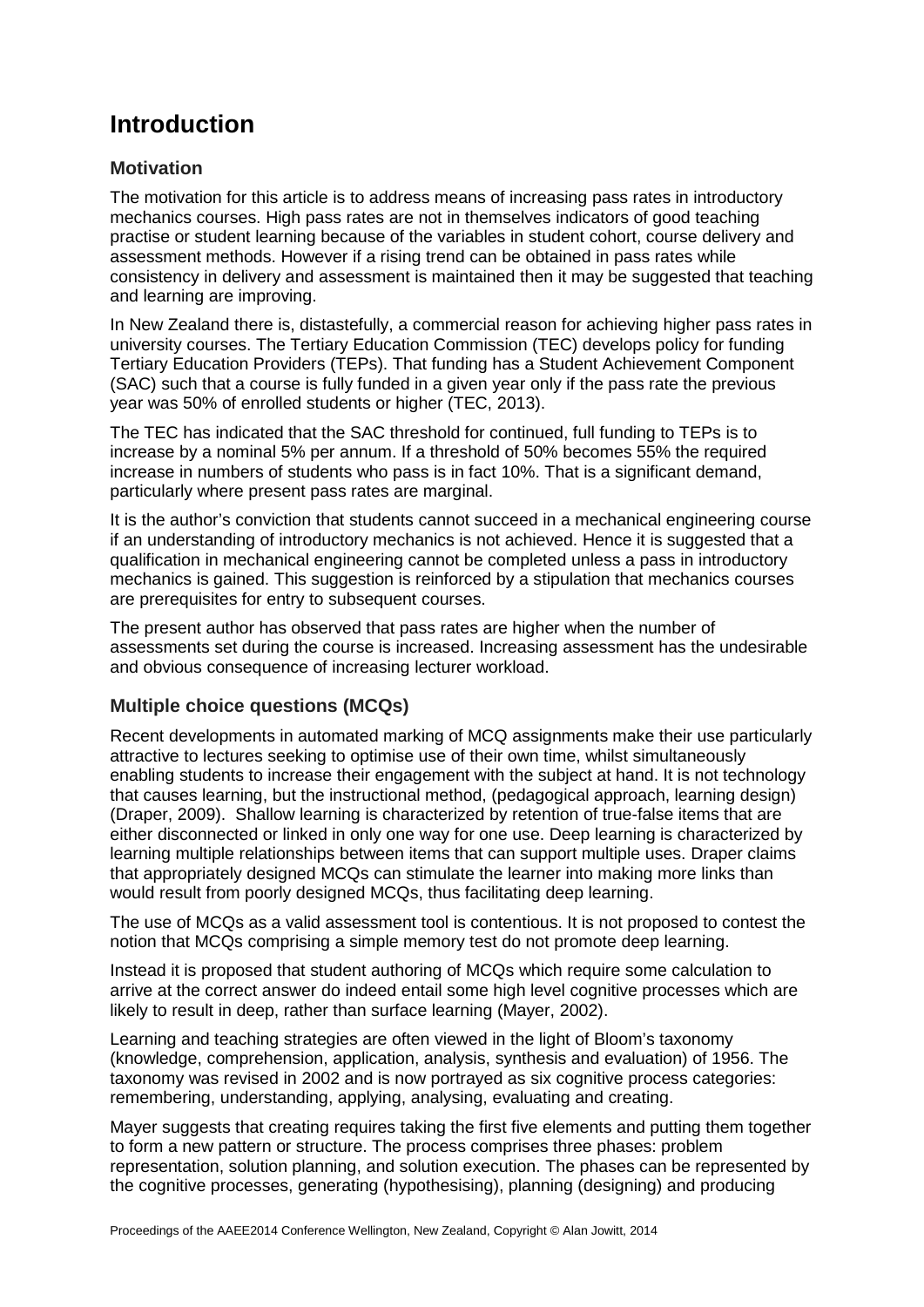(constructing). The transfer of learning to real applications is facilitated through creating [\(Mayer, 2002\)](#page-7-2).

Meaningful assessment tasks should not be confined to recognising and recalling, but should require use of all the foregoing cognitive processes. In composing their own MCQs students are required to function at the creative level, and to contemplate potential errors that might arise in attempting solutions. The latter requires evaluative and analytical functions.

A development of the learner authored assessment, described by Fellenz, is the multiple choice item development assignment (MCIDA) [\(Fellenz, 2004\)](#page-7-3). The MCIDA requires students to consider course material and to synthesise problems and solutions, necessitating use of higher cognitive processes.

Fellenz found that students invested considerable time in MCIDAs and consequently awarded 20% of the overall course assessment to MCIDAs. A checklist is provided with each MCIDA to help students to decide whether the requirements of the assignment are met. Following submission feedback is given in the form of a standard sheet, addressing the essential aspects of formulating the MCIDA.

Students are asked to identify the cognitive level of the educational objective each MCIDA sets out to test. It is claimed that the process engages students in meta-learning by requiring reflection on the nature of the learning, and on the cognitive skills required to answer the questions.

MCIDAs appear to increase the time students spend on learning course content, and cause them to feel some ownership of the assessment of their learning. Increased reflection of learning approaches occurred also. Students engage with subject matter at high cognitive levels. When setting MCIDAs as group assignments the lecturer may observe dual benefits in encouraging learner collaboration and reducing workload in giving feedback.

Fellenz requires students to justify correct and incorrect answers, thus requiring them to make explicit their understanding of the complexities of the subject matter.

David Nicol explores further the use of MCQs and MCIDAs and maintains that the value of MCQs depends on how they are constructed and that they can be used to evaluate learning at higher cognitive levels [\(Nicol, 2007\)](#page-7-4).

A case study considered a Fundamentals of Human Physiology course in which students who passed three written assignments failed the final exam. Part of the problem was that the feedback from conventional assignments was provided too late to enable students to reflect constructively on assignments submitted earlier. MCQs with automated marking provide instant feedback and enable the lecturer to rapidly determine which material causes difficulty.

A refinement of MCQ tests is confidence based marking (CBM). CBM requires students to rate their confidence level (low, medium or high) in the answer submitted. Wrong answers attract a penalty, the magnitude of which is related to confidence level. In addition to selecting the perceived correct choice of answer to an MCQ, students were required to specify a confidence level for their selected answer. For a wrong answer for which the confidence level was high, the penalty is six marks, and 2 marks for medium confidence level. The mark awarded for a correct answer is one for low, two for medium and three for high confidence. It is claimed that learners are forced to reflect on the soundness of their answers and to assess their reasoning.

In a first-year mechanics course at the University of Strathclyde, UK, non-completion rates have fallen from 20% to 3%. Nicol claims that increase in completion rate to be a result of MCQ testing integrated with an electronic voting systems (EVS). Students take an online MCQ assessment before a classroom session in which EVS is used to evaluate understanding of concepts, and to promote discussion of problem areas.

The standard lecture format, associated with tutorials and laboratory sessions, was replaced by a series of two-hour sessions characterised by short presentations, problem solving and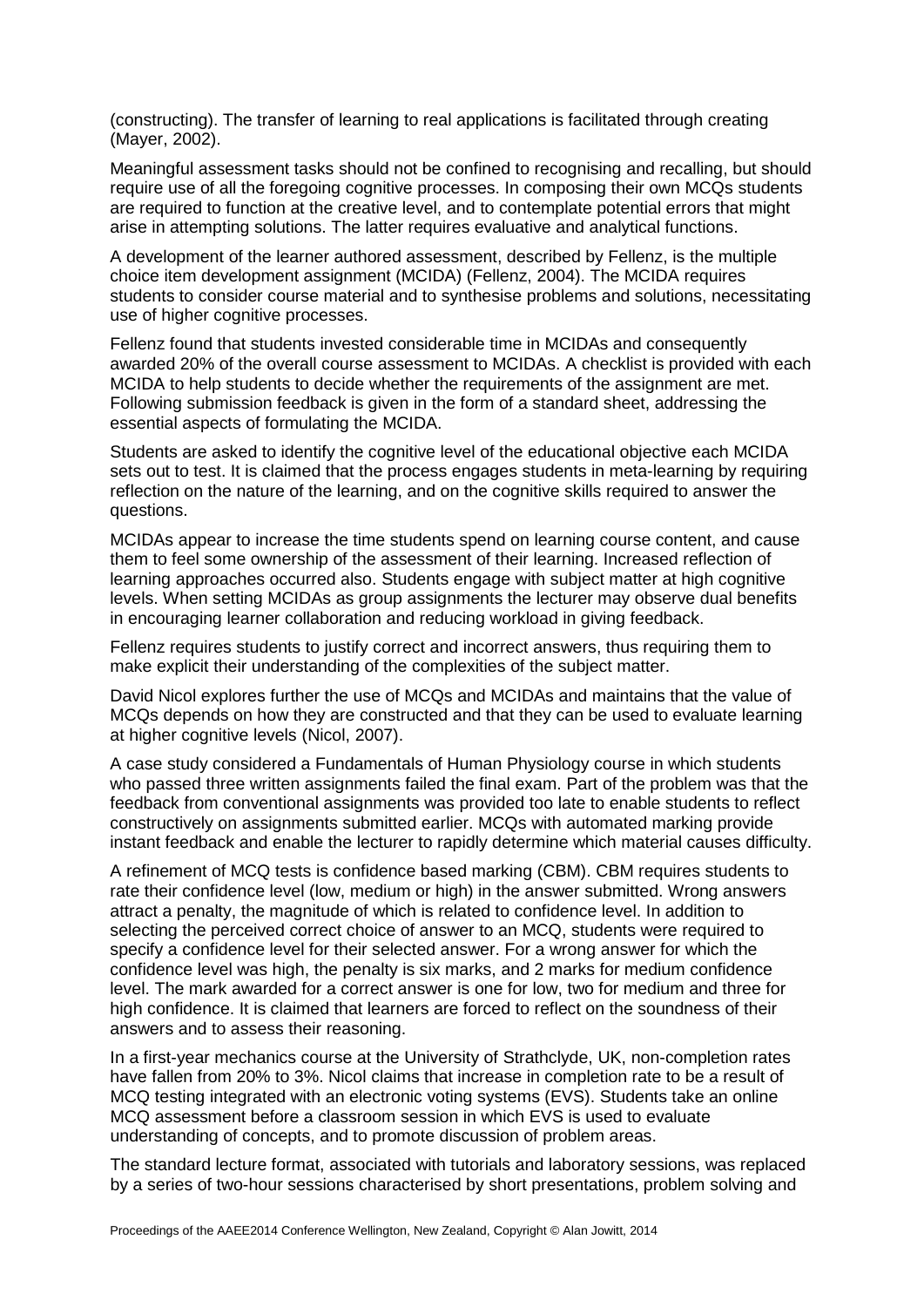demonstrations, integrated with MCQ tests, EVS and CBM. CBM causes students to reflect on whether there is good justification for answers presented and results in meta-cognitive thinking.

For the lecturer, the EVS rapidly identifies topics with which students experience difficulty, enabling the lecturer to respond appropriately. Further, the EVS can indicate when the difficulties have been overcome.

The new lecture format provides opportunities for self assessment and reflection. Lecturers give feedback during the class in the form of answers to questions asked. A component of CBM when conducted during the interactive class sessions is that students discuss among themselves reasons why answers proposed are right or wrong, and students with correct answers are given the task of convincing their peers of their reasoning.

In EVS classes the difficulty of questions increases progressively and the focus is on learning goals rather than performance goals. There is a continuous cycle of testing, retesting and feedback. The lecturer becomes instantly aware of concepts with which students experience difficulties. Attendance is greater than in old lectures, and retention rates are increased.

Nicol employed MCIDAs in his teaching strategy, and observed that control of the assignment is taken from the lecturer and placed in the hands of students. As an incentive to participate in the MCIDA process, students were advised that some of the questions they had written would be incorporated in final examinations.

Nicol claimed that the MCIDAs, being completely learner centred, engaged students deeply in their work and contributed to self-regulatory skills. Feedback from students strongly indicated that a deep understanding of course material was acquired, and that the exercise was a very powerful learning experience.

The practise of learners authoring test questions promotes student autonomy and selfmonitoring [\(Draper, 2009\)](#page-7-1).

## **Research questions**

This undertaking sought to answer two questions:

Would students engage with self-authored assignments more deeply than with prescribed assignments?

Would their exam performance be enhanced as a result of undertaking self-authored assignments?

## **Methodology**

For the purposes of a pilot study, students enrolled in the Strength of Materials II course at AUT University School of Engineering were required to complete two DIY assignments. The course topics included complex stresses and strains (analytical and Mohr's circle approaches), thick and thin walled cylinders, beam deflections (by integration and moment area methods, and Macaulay's method), lateral and volumetric strain, and strain gauging.

The first DIY assignment was relatively simple, involving beam reactions and bending moments. The second was an extension of the first and necessitated analysis of beam deflection and slope by Macaulay's method. After the assignments were completed the participants were surveyed to establish their perceptions of their own engagement and learning that occurred during the DIY assignments

On completion of the final examination, the average mark obtained for each question was found.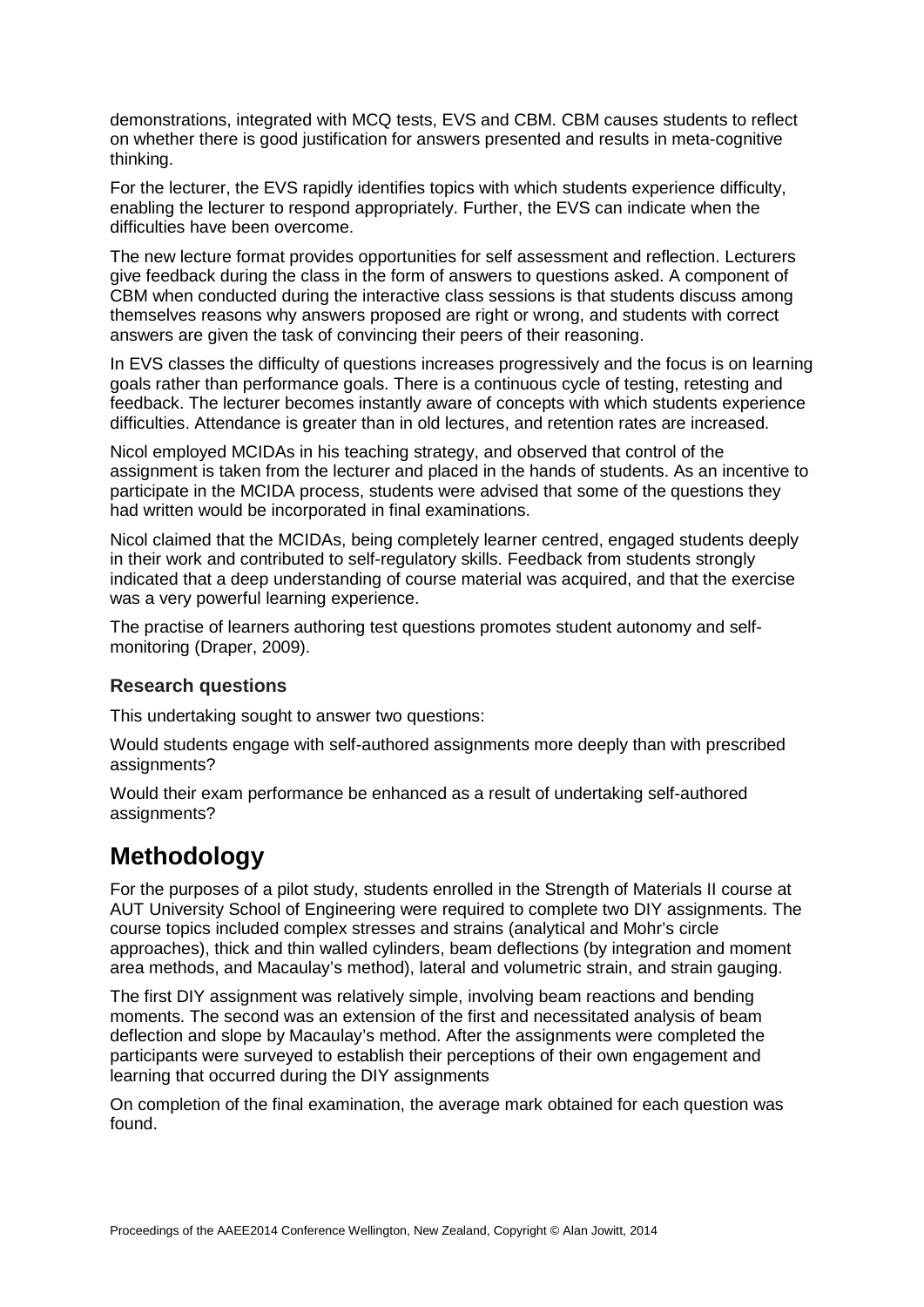## **The DIY assignments undertaken**

For the first assignment, students formulated a beam reactions problem, for which the number and types (point, uniformly distributed and couple) of load were specified. The requirements were for each student to define the location and magnitude of each load, the beam length, and to calculate left and right reactions. Bending moments at four locations along the beam were calculated also.

A further requirement was to submit four answers for each unknown in multiple choice format. Of the four answers one was to be correct while the others were to be subtly incorrect, perhaps expressed in the wrong units or having the decimal point in the wrong place.

Each participant handed in a completed, hand written assignment. The lecturer selected one and set it as an online assignment for the class.

The second assignment, an extension of the first, required maximum deflection, and location of maximum deflection, to be found by Macaulay's method. The hand written submissions included four choices for each of the main steps in solving the problem. One submission was chosen by the lecturer and posted online, and the class completed the multiple choice exercise online.

### **Online presentation of multiple choice solutions**

A point of difference between assignments found in the literature and those developed by the current author lies in the presentation of the multiple choices offered for the solutions. Common practice in MCQ assessment is to offer the student four (say) options a, b, c and d from which the student makes a choice.

An example of the options presented in this study is shown in [Table 1.](#page-4-0) In addition to options a, b, c and d, a line of working is given for each option. Naturally only one line is correct – the student has the opportunity to study each line in detail and to compare with his or her own reckoning.

| a. | $R_L = \frac{(10 \times 10^3 \times 2) - (15 \times 10^3 \times 5) + (5 \times 10^3 \times 4 \times 2)}{10} = -1.5 kN$  |
|----|-------------------------------------------------------------------------------------------------------------------------|
| b. | $R_L = \frac{-(10 \times 10^3 \times 2) + (15 \times 10^3 \times 6) + (5 \times 10^3 \times 4 \times 2)}{10} = 11 kN$   |
| c. | $R_L = \frac{(10 \times 10^3 \times 2) + (15 \times 10^3 \times 4) + (5 \times 10^3 \times 4 \times 8)}{10} = 24 kN$    |
| d. | $R_L = \frac{-(10 \times 10^3 \times 2) - (15 \times 10^3 \times 5) + (5 \times 10^3 \times 4 \times 2)}{10} = -5.5 kN$ |

#### <span id="page-4-0"></span>**Table 1: Multiple choice solutions for DIY assignment two, left reaction** Left reaction

### **Survey**

At the conclusion of both assignments students were surveyed so as to ascertain their feelings about the DIY assignments. The class was presented with the 12 statements shown in [Table 2,](#page-5-0) to which they responded on a standard Likert scale. Responses ranged from strongly disagree (1), disagree (2), neither agree nor disagree (3), agree (4) to strongly agree (5).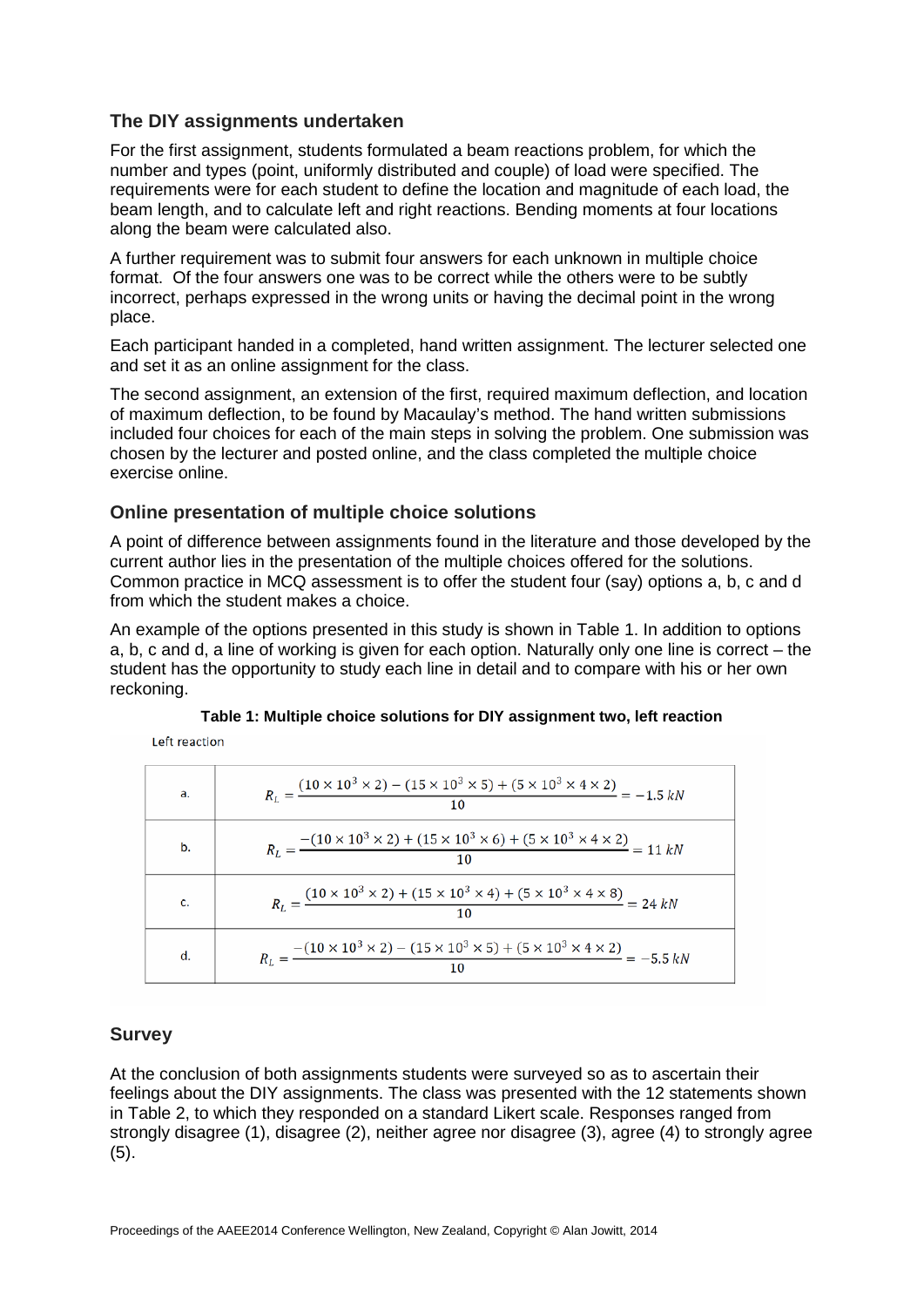<span id="page-5-0"></span>

| <b>Statement</b>                                                             |     | <b>SD</b> |
|------------------------------------------------------------------------------|-----|-----------|
| The do it yourself style of assignment caused me to feel engaged in the work | 4.4 | 0.52      |
| I felt I learned about the topic by composing the question and solution      | 4.6 | 0.5       |
| I prefer the type of assignment in which questions are written for me        | 3.9 | 1         |
| I enjoyed the DIY assignments                                                | 4.2 | 0.6       |
| It was helpful to see my result immediately                                  |     | 0.71      |
| I was more motivated in doing DIY than in conventional assignments           |     | 0.7       |
| I prefer multi choice assignments to those requiring full solutions          |     | 0.6       |
| I prefer carrying out assignments online                                     |     | 1.3       |
| I guessed the answers                                                        |     | 1.3       |
| I calculated answers to questions (or analysed the given calculations)       | 4.6 | 0.5       |
| I thought the DIY assignments were unreasonably challenging                  | 2.4 | 1         |
| I would like to see more of these assignments in future                      | 3.9 |           |

### **Table 2: Survey statements and summary of responses**

## **Results**

Average scores for the five types of exam question are shown in [Table 3:](#page-5-1)

| Table 3: Mean scores for exam questions |  |  |
|-----------------------------------------|--|--|
|-----------------------------------------|--|--|

<span id="page-5-1"></span>

| <b>Question type</b>                                  | Mean score |
|-------------------------------------------------------|------------|
| Beam deflections and slope using Macaulays method     | 65%        |
| Beam deflections and slope using moment area method   | 42.5%      |
| <b>Complex stresses</b>                               | 45%        |
| Strain gauging and strain energy                      | 60%        |
| Thick walled cylinders, lateral and volumetric strain | 42%        |

<span id="page-5-2"></span>Mean scores and standard deviations (SD), shown in [Table 3,](#page-5-1) for the survey responses were calculated according to the weightings in [Table 4.](#page-5-2)

| <b>Response</b>            | <b>Score</b> |
|----------------------------|--------------|
| Strongly agree             | ٠h           |
| Agree                      |              |
| Neither agree nor disagree | З            |
| <b>Disagree</b>            | 2            |
| Strongly disagree          |              |

|  |  |  | Table 4: Response weightings |  |
|--|--|--|------------------------------|--|
|--|--|--|------------------------------|--|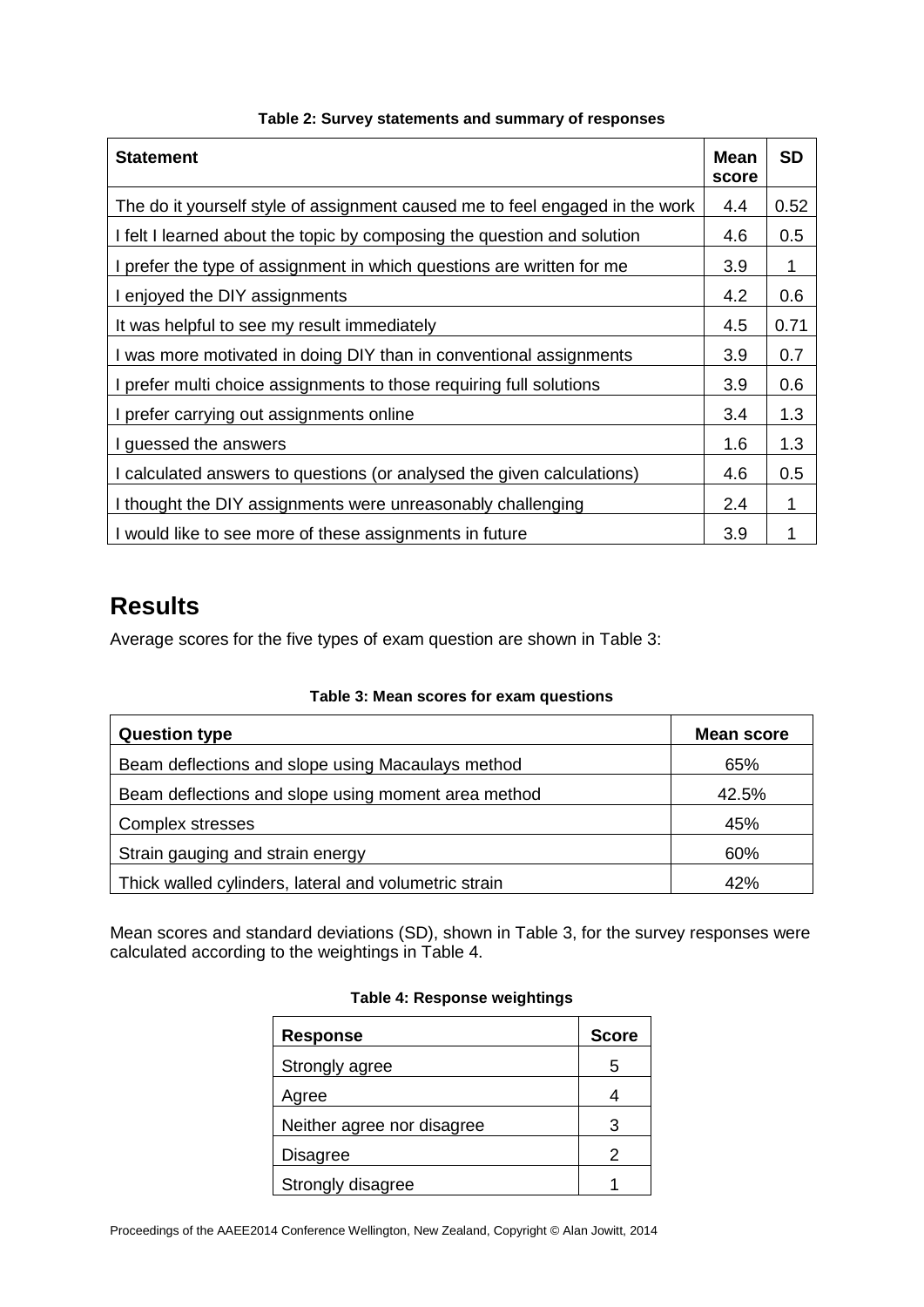# **Discussion**

## **Exam results**

The exam scores by question type given in [Table 3](#page-5-1) show that the highest mean score occurred in the question type for which DIY assignments were set. Assignments for the other question types were set in the conventional manner.

That result should be viewed in the context of relative degree of difficulty of the topics in the strength of materials course. The Macaulay's method problems are the only ones requiring integration for their solutions. Other types of problems (thick cylinder, complex stresses and strains, strain energy) can be solved by graphical means, or by application of formulae with some degree of problem synthesis. Further, the 65% mean score is actually 8.3% higher than the next highest of 60%.

Whilst it is unrealistic to make claims about the methodology based on results for a single question in a single examination, it is argued that the process of completing DIY assignments contributed significantly to student engagement and thus learning.

### **Survey results**

A risk of using simple MCQs as a primary assessment tool is that students do not necessarily engage in any high level cognitive processes and may resort to guessing responses. The requirement for students to compose their own questions and submit solutions is seen as a means to draw students away from blindly tackling MCQ assessments and to lure them into creative, high-level thinking.

Survey responses in [Table 2](#page-5-0) strongly indicate that students were engaged in the work and felt they learned about the subject in the process of authoring questions. A particularly pleasing outcome was that a significant majority students calculated, rather than guessed, answers to the MCQs.

An expected outcome was that students found it helpful to see their results immediately upon submission of their MCQ answers. That aspect was valuable to the lecturer also.

A particularly pleasing result was that a significant majority of students chose their responses to the MCQs based on calculation, rather than on guesswork.

A slim minority indicated that they found DIY the assignments unreasonably challenging. From that it may be inferred that the assignments posed a significant challenge to students, which is considered highly desirable.

Although many students preferred assignments which are written for them, that sentiment was outweighed (4.2 to 3.9) by the assertion that they enjoyed the DIY assignments. Preferences for MCQs and for completing assignments online were clearly indicated.

Students generally experienced higher levels of motivation in formulating DIY assignments than when completing assignments written for them, and clearly signaled that they would like to see more DIY exercises in the future.

### **Lecturer's perspective**

Considerable time was spent in preparing the DIY assignments, particularly in writing solutions with four alternative lines of working for each step. That investment in time was repaid several times over in that marking was automated. The payback increases as class size increases.

Less obvious time savings occurred in eliminating the requirements to organise hard copy assignments to distribute, and to hand back marked work. Further time saving occurred because no students challenged their marks.